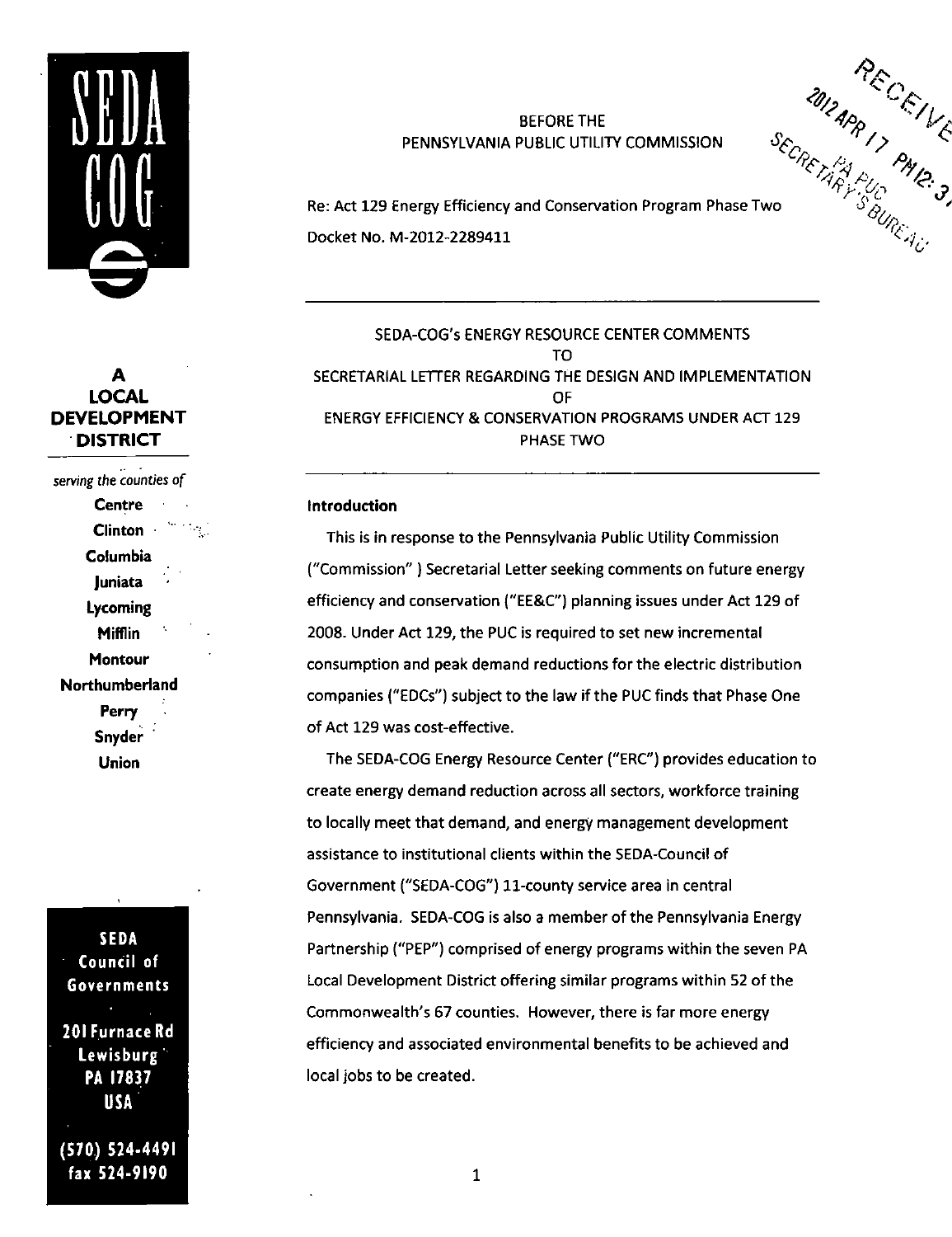### **Comments**

#### **1. Length of Second EE&C Program**

SEDA-COG appreciates that the PUC is initiating proceedings to ensure a smooth and coordinated transition from the initial phase of Act 129 to a new phase. In our view. Act 129 has been successful to date in beginning to deploy energy efficiency and demand response statewide to benefit afl classes of electric utility customers. We recommend that the Commission extend Act 129 for five (5) years until May 31, 2018. We encourage the Commission to require that EDCs meet intermediate savings and demand reductions of energy savings of 1.25% annually from the original baseline of 2009. Extending Act 129 to five additional years will minimize administrative costs and maximize the flexibility for EDCs to design diverse programs to meet their customers' needs, making it easier for utilities to achieve deeper savings and reach more customers in a manner that is fair to all sectors.

#### **2. .Aligning EDC Targets and Funds**

A valuable feature of Phase One that should be continued in Phase Two is the uniform savings and demand response targets across EDCs that permit each EDC to spend the maximum allowable amount in its EE&C programs. While the amount of funding available for each EDC's plan varied in Phase One, that aspect of the program's design encouraged each EDC to strive for energy savings through a variety of program offerings. Should the Commission cap the EE&C budgets at a fixed amount per MWh, the Commission would negatively impact that benefit of the Act 129 program that it was trying to encourage. Notwithstanding his recommendation to retain the uniform savings and demand response targets across all EDCs, flexibility in EDC program offerings that cost-effectively engage a far larger number of residents, low-income households, small C&l and institutional clients in energy consumption reduction should be encouraged. We encourage the Commission to consider permitting the EDCs to pursue deeper savings through whole building approaches, perhaps by measuring energy reduction in mbtus rather than strictly kWhs.

### **3. Continue Carve-Out for Institutional Sector**

The ERC strongly recommends that a minimum 10% of the required energy consumption reduction continue to be required to come from governments, schools, and non-profits. Energy reduction by municipalities and schools, in particular, has the potential to achieve significant transformation of the market. These clients are often in aged buildings retained in

 $\overline{2}$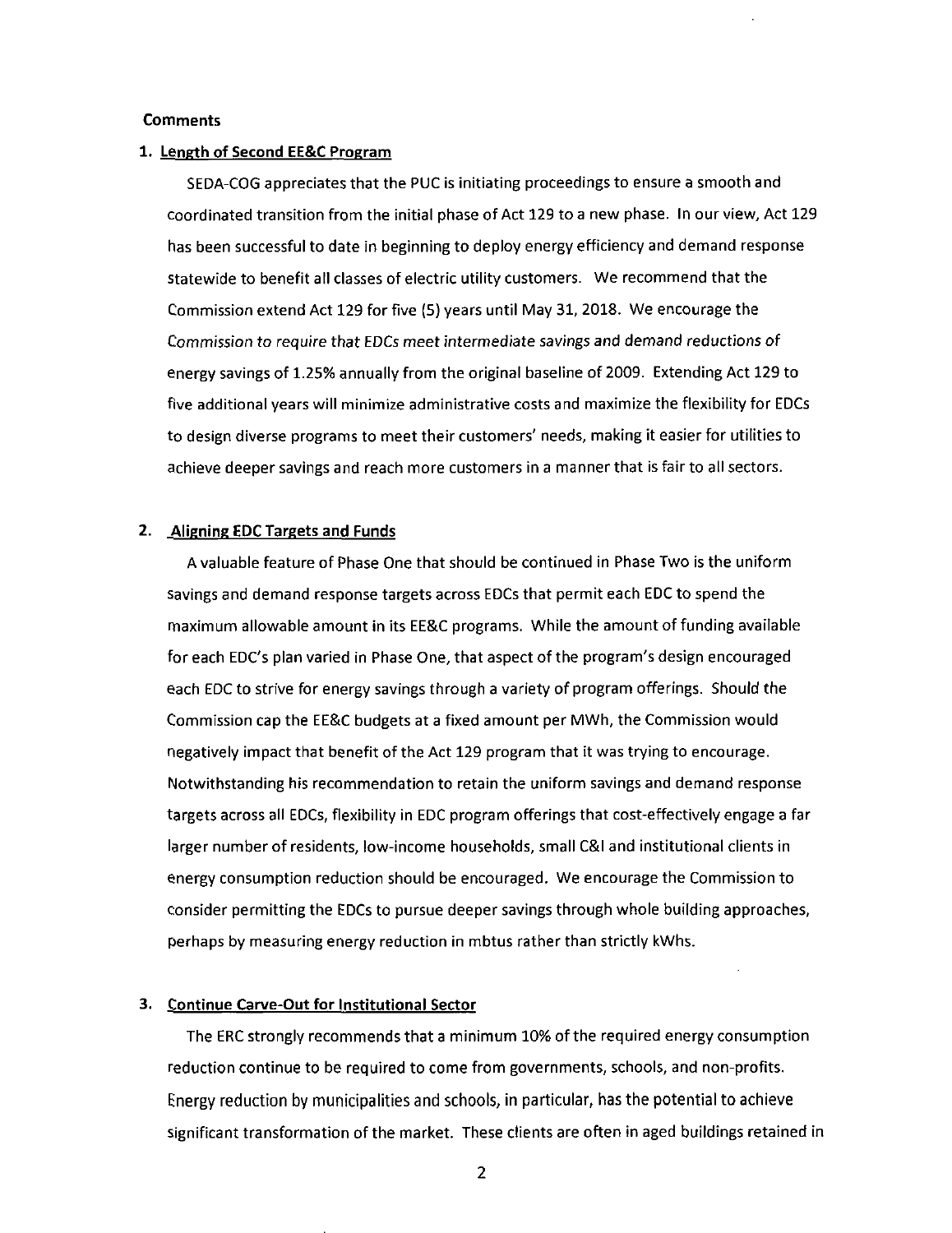service for decades. It is our experience in providing technical assistance to these clients that cumulative savings resonate strongly with these institutions. Energy reduction opportunities for most of these facilities encompass not only kWh reductions through primarily lighting, but even greater opportunities through air sealing, insulation and HVAC upgrades. Their energy costs are borne by all local taxpayers, significantly leveraging the value of investments in these facilities, especially when whole building energy consumption is addressed. Institutional clients have been traditionally underserved, and yet they hold the greatest potential to teach by example, providing very cost-effective "marketing by doing" of the economic and environmental benefits of energy efficiency and conservation in general and Act 129 EE&C programs in particular.

Tailoring Act 129 Phase Two programs to meet the unique needs of municipalities has the potential to transform the energy reduction market through a ripple effect of energy reduction engagement by all sectors locally by example, locally create and recirculate wealth through savings achieved and the opportunity for local job creation to meet increased energy reduction demand. However, attention must be paid by the EDCs to design programs that meet municipality's needs. Smaller municipalities (under 20,000 population), which comprise the majority of municipalities in the Commonwealth, average 20 electric accounts and 10 heating accounts. Almost all lack the in-house technical capacity to identify how much energy they use or how they use it. They lack the capacity to identify and prioritize specific energy reduction measures. Consequently, it is difficult for them to recognize the potential for and value of cumulative energy savings. Municipalities benefit from independent, thirdparty utility bill analyses (UBAs) of all of their energy use, not just facility energy use. The UBAs assist the municipalities recognize the value of investing in whole building energy assessments. The UBAs and energy assessments can provide the roadmap necessary for municipalities to invest in energy management planning, often using municipal staff to install the majority of low-cost measures. Payback is often 5 years or less. EDC programs that provide incentives for UBAs and energy assessments by independent, third-parties and a smorgasbord of prescriptive energy efficient equipment purchase and installation incentives have good potential to engage municipalities in Act 129 programs.

While schools have been hit particularly hard by state budget cuts and the recession, we caution the Commission and EDCs that a focus on solely energy reduction measures can compromise the opportunities for increased student productivity, significant environment benefits beyond energy reduction, and lower operating costs that can be achieved through

3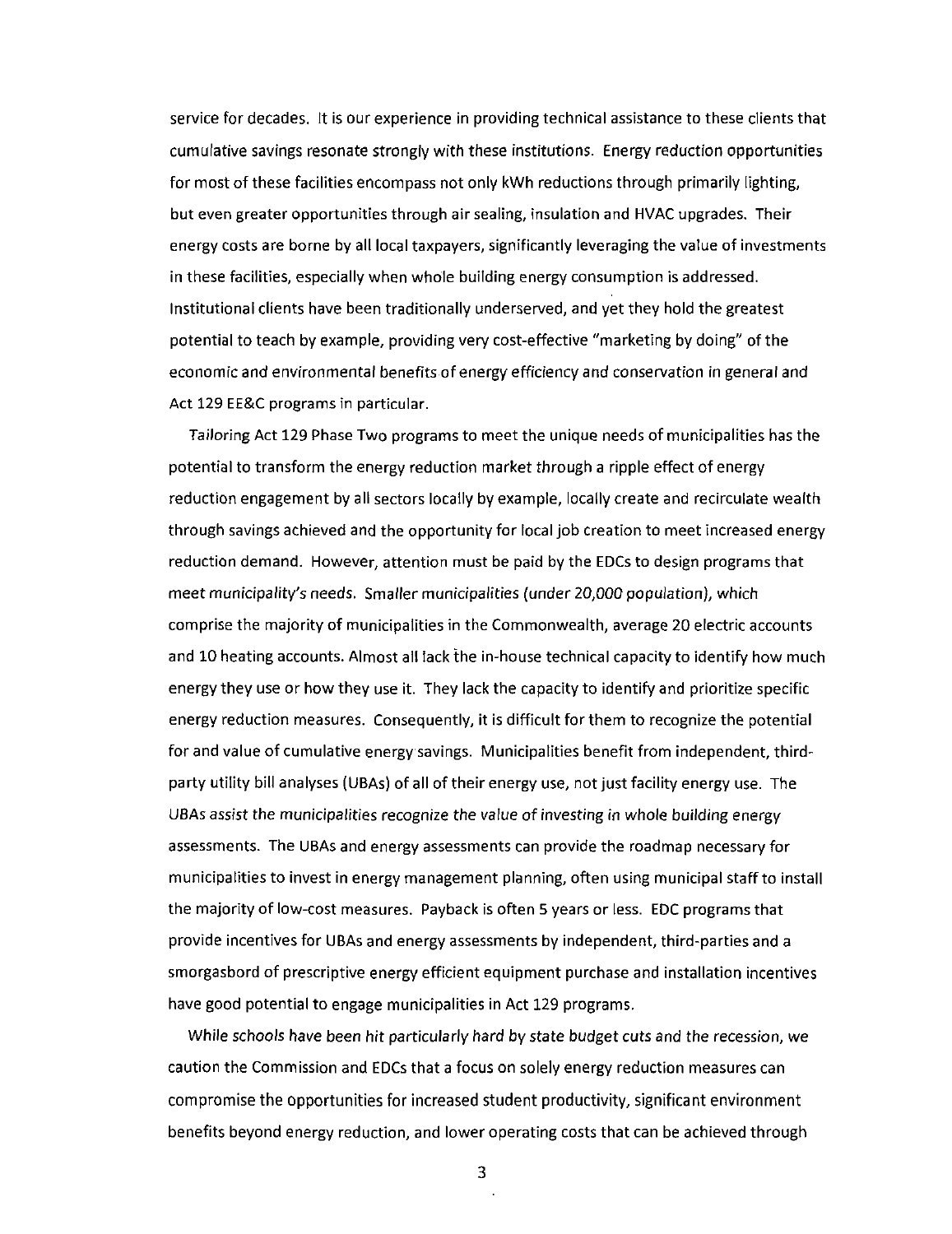US Green Building Council LEED school renovations.

The ERC encourages on-bill finance and on-bill replacement as financing tools for all customer classes, including institutional clients. Capital investment decisions are held hostage to the annual municipal budget process, elongating the timeframe for energy conservation investment. Most municipalities and schools have good credit ratings, making them low-risk for default. However, many carry significant debt associated with continual infrastructure upgrade needs, making them reluctant to carry additional on-budget capital debt. On-bill financing by EDCs could enable institutional customers to repay capital costs through cumulative energy savings.

#### **4. Low-Income Sector Carve-Out**

The ERC also strongly supports the low-income sector carve-out in Phase Two, with the carve-out tied to actual savings and not to the EE&C budget. We recommend that income guidelines be raised to 250% of the federal poverty level to accommodate a greater number of economically distressed households through the Act 129 program. This recommendation does not imply any support for raising the income guidelines for any other low income program such as the Customer Assistance Program. We further recommend that Phase Two accommodate the counting of fossil fuel savings by expanding the TRC to more accurately assess the costs and savings of low income programs.

## 5. Transition Issues

We recommend that the Commission maintain the same 2009-2010 baseline when it implements Phase Two.

We encourage the Commission to permit EDCs that reach their Act 129 Phase One goal of 3% by May 31, 2013 to continue accruing energy savings and be allowed to credit any savings in excess of the Phase One goal toward their Phase Two obligations.

We also recommend that EDCs be required to exhaust their Phase One funds before beginning to spend any money from their Phase Two budgets. This will provide the utilities with a much-needed buffer that will help EDCs take advantage of all the EE&C funding permitted under Act 129.

## **6. Other Act 129 Program Design Issues**

## Tailoring Phase Two Programs to Increase Participation and Savings

 $\overline{4}$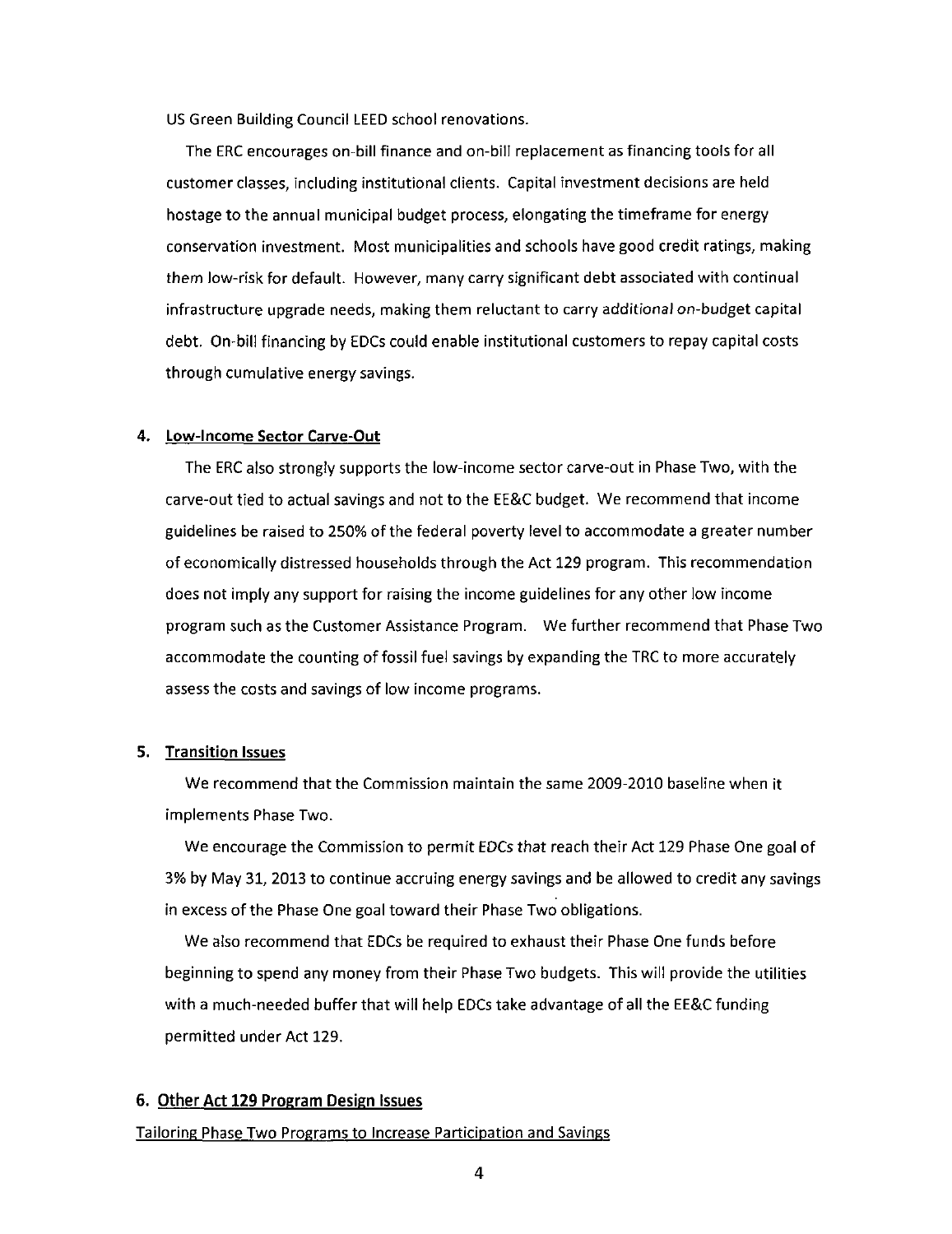While Act 129 to date has been a success across most of the Commonwealth, a significant portion of the energy savings were achieved through investments by larger institutions with inhouse capacity to recognize and organize to take advantage of the programs offered, and by residents with income available to make immediate investments in energy efficiency and conservation. EDC programs in Phase Two must tailored to meet the needs of smaller institutions, commercial and industrial customers, and residents with less disposable income. We urge the Commission to review a number of policy issues regarding cost-effectiveness tests used for Act 129 EE&C programs. Specifically, we recommend that the Commission apply the cost-effectiveness test at the portfolio level. This provides the flexibility necessary for the EDCs to allow some programs the latitude to experiment or target hard-to-reach markets while still ensuring cost-effective investments across the entire portfolio.

Our comments in section 3 on pages 4 and 5 describe some of the unique needs of smaller institutional customers and make broad recommendations to meet these needs more adequately in Phase Two of the Act 129 program. We also encourage the Commission's attention to the value of the EE&C program beyond energy savings, including the opportunity to embed on-going energy reduction technical capacity at the local level both during and beyond Phase Two through greater training and use of local contractors and the formal partnering of EDC with community-based organizations in both the marketing of the program and the delivery of technical assistance. Organizations such as SEDA-COG and its sister organizations across 52 of the Commonwealth's 67 counties contributed significant, unpaid program marketing, contractor training and technical assistance resources prior to and during Phase One. The broad, deep and long-standing relationship of these organizations across all customer sectors contributed in no small measure to the engagement of local contractors and ratepayers in Act 129 programs. The continued reduction of federal and state grants used by these organizations to provide these important services in Phase One are already greatly limiting our ability to continue to provide these valuable resources to the program. The TRC did not capture these significant contributions to the Act 129 program's success in Phase One. Consequently, the real cost of the program was under-represented. These services will be of great value in Phase Two in assisting the EDCs to engage those hard-to-reach customers that require hands-on assistance to engage in these programs across all sectors.

#### **Streetlights**

Lastly, one of the key products, from a broad customer base perspective, that should be addressed in Phase Two is electric street lighting as a means to increase energy efficiency within

5